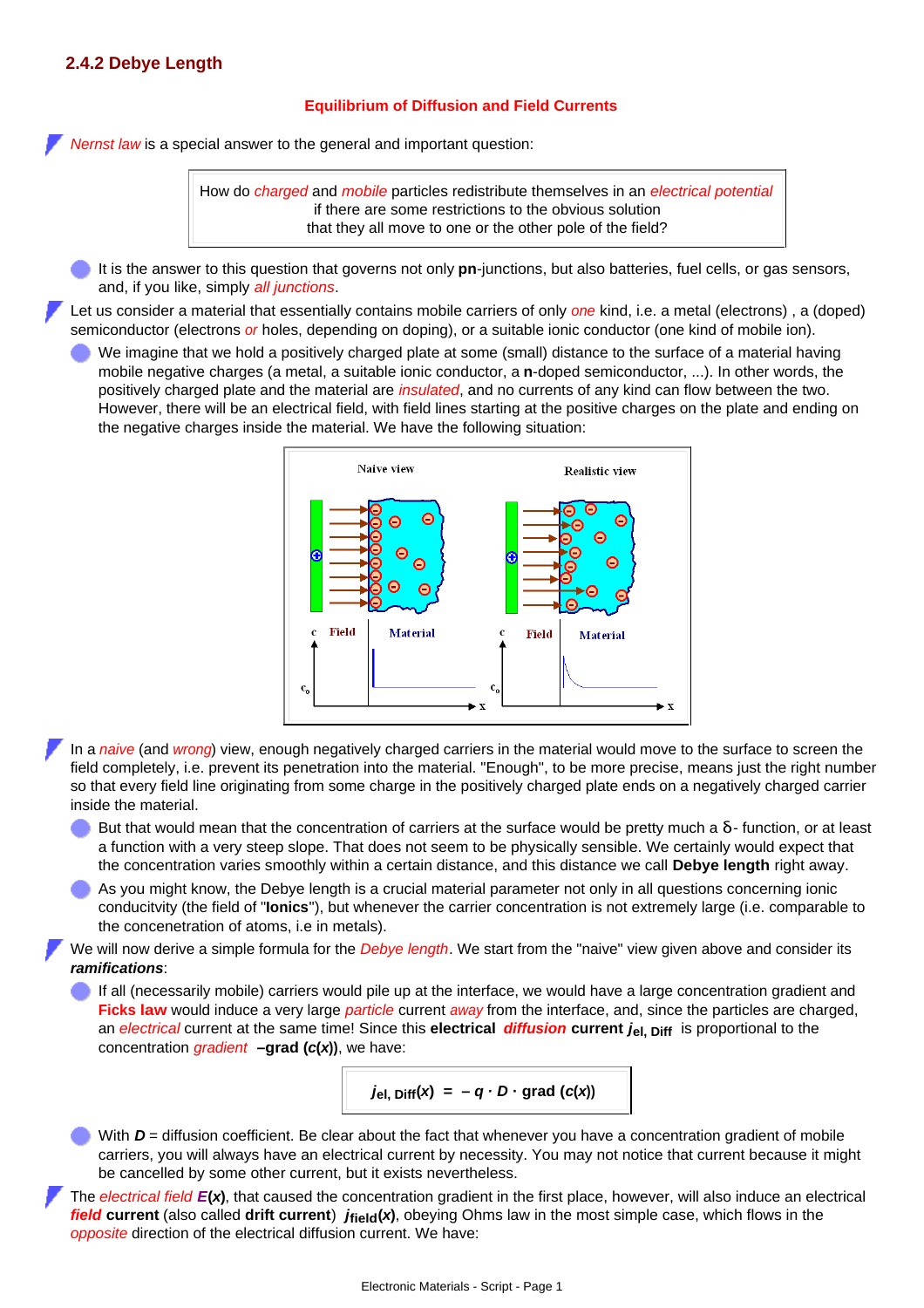$j_{\text{field}}(x) = q \cdot c \cdot \mu \cdot E(x)$ 

With  $\mu$  = mobility,  $\boldsymbol{q}$  = charge of the particle (usually a multiple of the elementary charge **e** of either sign);  $\boldsymbol{q} \cdot \boldsymbol{c} \cdot \boldsymbol{\mu}$ , [of course](http://www.tf.uni-kiel.de/matwis/amat/elmat_en/kap_1/backbone/r1_3_2.html#_6), is just the conductivity **σ**

The *total* electrical current will then be the *sum* of the electrical field and diffusion current.

In *equilibrium*, both electrical currents obviously must be *identical* in magnitude and *opposite* in sign for every *x*, leading for one dimension to

$$
q \cdot c(x) \cdot \mu \cdot E(x) = q \cdot D \cdot \frac{dc(x)}{dx}
$$

Great, but too many unknowns. But, as we know (????), there is a relation between the diffusion coefficient *D* and the mobility **µ** that we can use; it is the **[Einstein-Smoluchowski relation](http://www.tf.uni-kiel.de/matwis/amat/semi_en/kap_2/backbone/r2_3_4.html)** (the link leads you to the semiconductor Hyperscript).

$$
\mu = e \cdot D/kT
$$

We also can substitute the electrical Field *E***(***x***)** by **– d***U***(***x***)/d***x*, with *U***(***x***) =** potential (or, if you like, voltage) across the system. After some reshuffling we obtain



- We used the simple relation that **d (ln***c***(***x***)) / d***x* **= 1/c(***x***) · d***c***(***x***)/d***x*. This little trick makes clear, why we always find relations between a voltage and the *logarithm* of a concentration.
- This is a kind of basic property of ionic devices. It results from the difference of the driving forces for the two opposing currents [as noted before](http://www.tf.uni-kiel.de/matwis/amat/elmat_en/kap_2/backbone/r2_4_1.html#_1): The diffusion current is proportional to the *gradient* of the concentration whereas the field current is directly proportional to the concentration.

Integrating this simple differential equation once gives

$$
V = \frac{kT}{\log x} + \frac{1}{2} \cdot \ln c(x) = \text{const.}
$$

- Quite interesting: the sum of two functions of *x* must be constant for any *x* and for any functions conceivable; the above sum is obviously a kind of *conserved quantity*.
- That's why we give it a name and call it the **electrochemical potential** *V***ec** (after muliplying with **e** so we have energy dimensions). While its two factors will be functions of the coordinates, its total value for any **(***x,y,z***)** coordinate in equilibrium is a *constant* (the three dimensional generalization is trivial). In other words we have

$$
V_{\text{ec}} = V(x) + kT \cdot \ln c(x)
$$

with  $V(x) = e \cdot U(x) =$  electrostatic potential energy.

The electrochemical potential thus is a real energy like the potential energy or kinetic energy.

Obviously, *in equilibrium* (which means that nowhere in the material do we have a *net* current flow) the *electrochemical potential must have the same value anywhere in the material*.

- This reminds us of the **Fermi energy**. In fact, the electrochemical potential is nothing *but* the Fermi energy and the Fermi distribution in disguise.
- However, since we are considering *classical* particles here, we get the classical approximation to the Fermi distribution which is, of course, the **Boltzmann distribution** for *E***F** or *V***ec**, respectively, defining the zero point of the energy scale.

This is easy to see: Just rewriting the equation from above for *c***(***x***)** yields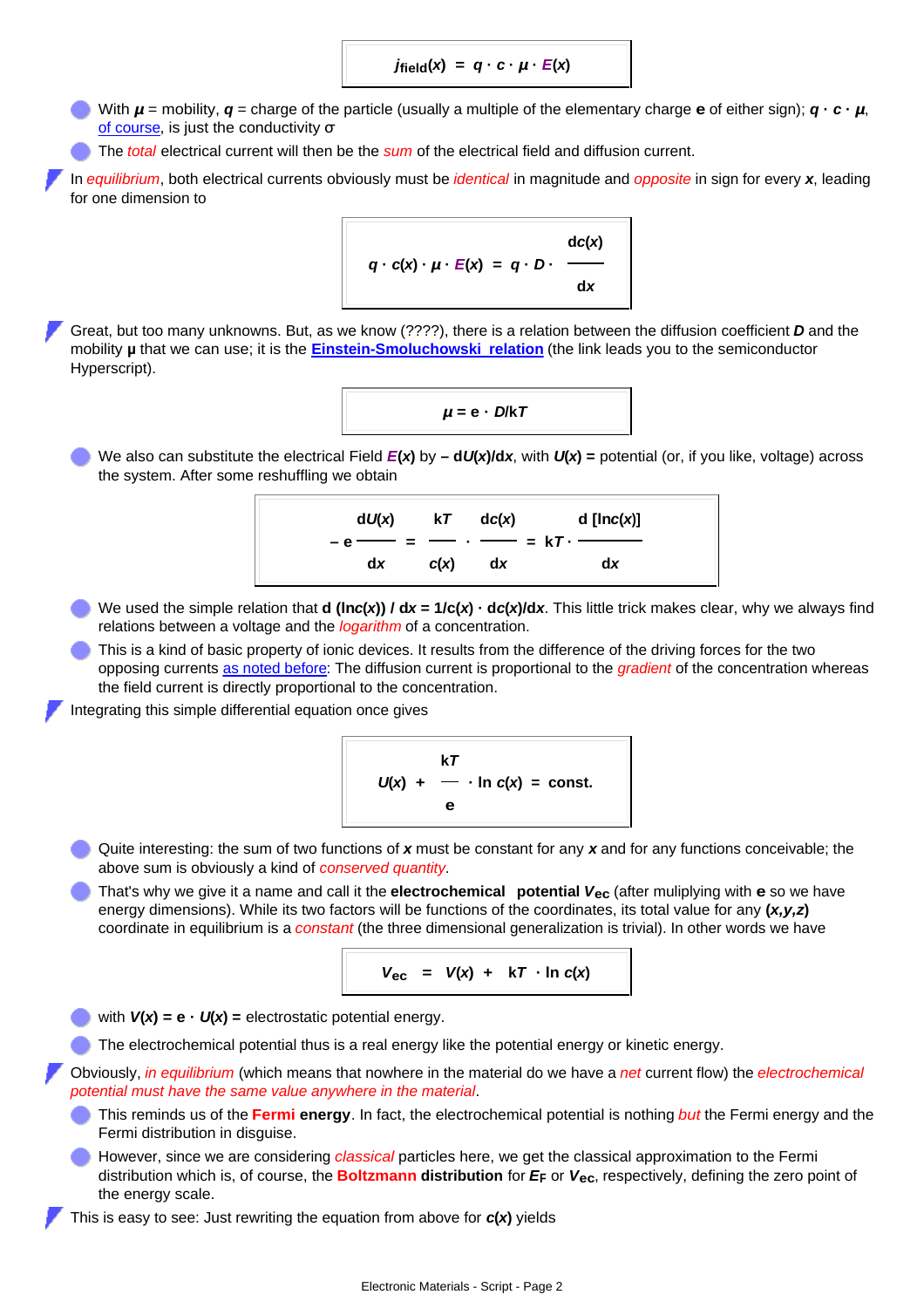$c(x) = e(x) (Vx) - V_{\text{ec}}$ **k***T*

What we have is the simple *Boltzmann distribution* for classical particles with the energy **(***Vx***) –** *V***electrochem**.



$$
c(x) = c_0 + c_1(x)
$$

Obviously, only *c***1(***x***)** is important for Poissons equation.

From Boltzmanns distribution we know that



because the difference in energy of a carrier in the field free volume (i.e. where we have *c***0**) is simply the electrostatic energy associated with the electrical field.

Since we assumed *c***1 <<** *c***0**, we may with *impunity* express the exponential function as a *Taylor series* of which we only retain the first term, obtaining:

$$
\frac{c_1(x)}{1 + \frac{c_1(x)}{c_0}} \approx 1 + \frac{V(x)}{kT}
$$
  

$$
c_1(x) = c_0 \cdot \frac{V(x)}{kT}
$$